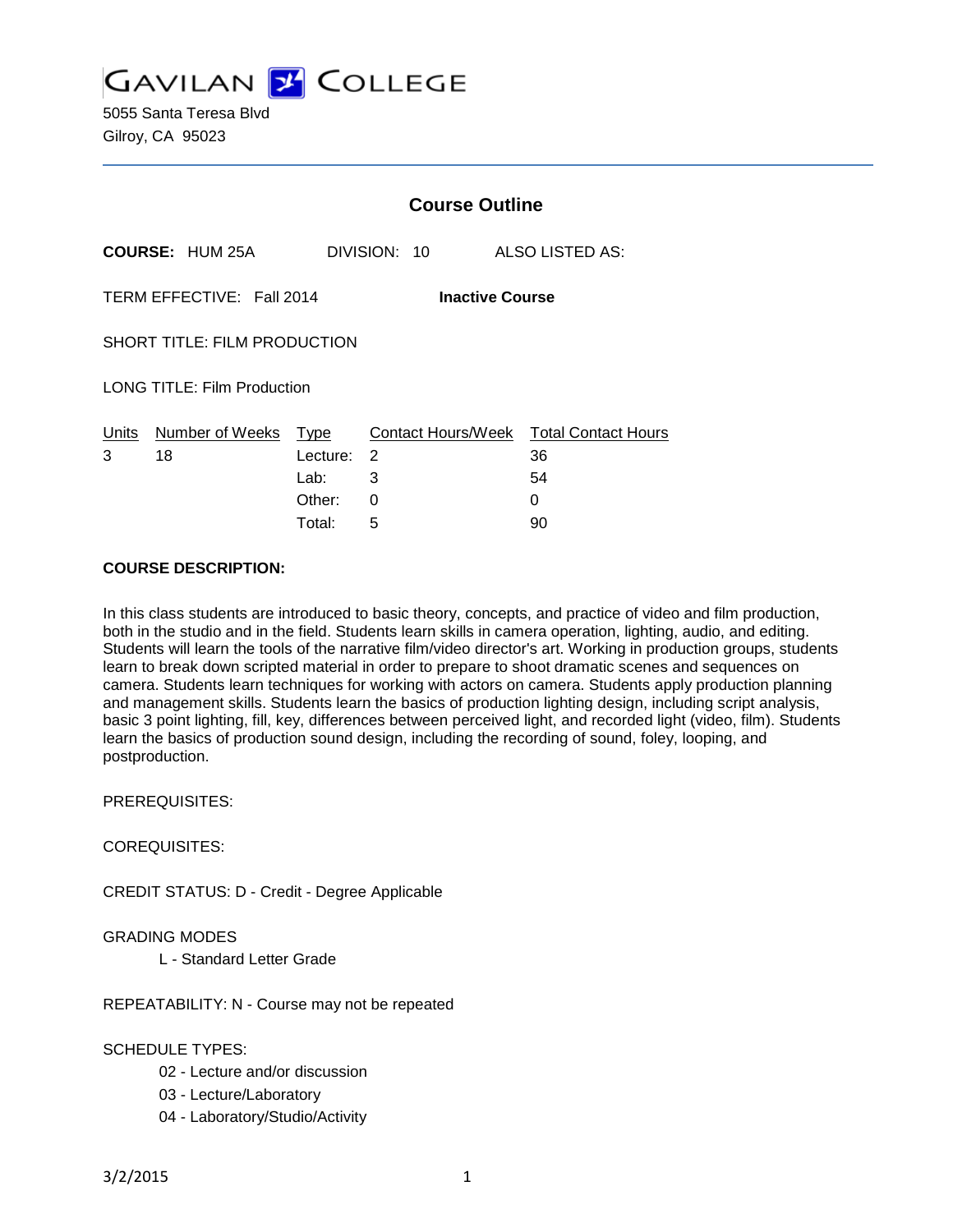## **STUDENT LEARNING OUTCOMES:**

1. Identify the functions of the film camera & the video camcorder, including lenses, aperture, focus, iris, shutter speed, exposure, matt boxes and filters, etc. ILO: 2, 4, 1, 5 Measure: Written exam, oral exam, & project 2. Apply shooting techniques and practices such as storyboarding, the 180 degree rule, continuity, framing, etc. ILO: 2, 4, 1, 5 Measure: Written exam, oral exam, & project 3. Apply movement techniques such as dollying, tracking, panning, tilting, steadicaming, craning, etc. ILO: 2, 4, 1, 5 Measure: Written exam, oral exam, & project 4. Apply lighting techniques and strategies, including directionality, contrast, 3-point lighting (key light, back light, & fill light), color contrasts, geling, scrimming, etc. ILO: 2, 4, 1, 5 Measure: Written exam, oral exam, & project 5. Identify sound recording devices and techniques, including shotgun mics, lavaliers, booms, wind socks, sound blankets, mixers, slates, timecodes, headphones, looping, ambient noise, foley, etc. ILO: 2, 4, 1, 5 Measure: Written exam, oral exam, & project 6. Apply non-linear digital editing techniques such as cross dissolves, wipes, color correction, synching, etc. ILO: 2, 4, 1, 5 Measure: Written exam, oral exam, & project 7. Examine the jobs of a director, including analyzing the script, casting, conducting rehearsals, communicating with actors, etc. ILO: 2, 4, 1, 5 Measure: Written exam, oral exam, & project 8. Examine the jobs of a producer, including funding, budgeting, scheduling, securing locations and equipment, hiring cast and crew, etc. ILO: 2, 4, 1, 5 Measure: Written exam, oral exam, & project 9. Examine the basics of distribution & marketing. ILO: 2, 4, 1, 5 Measure: Written exam, oral exam, & project **CONTENT, STUDENT PERFORMANCE OBJECTIVES, OUT-OF-CLASS ASSIGNMENTS** Inactive Course: 03/10/2014 WEEK 1 2/3 HOURS CONTENT: Camera Basics--film vs. video, film stock, developing, resolution, digital cameras, etc. STUDENT PERFORMANCE OBJECTIVES: Identify the difference between film &

```
video cameras and their basic operations
```
3/2/2015 2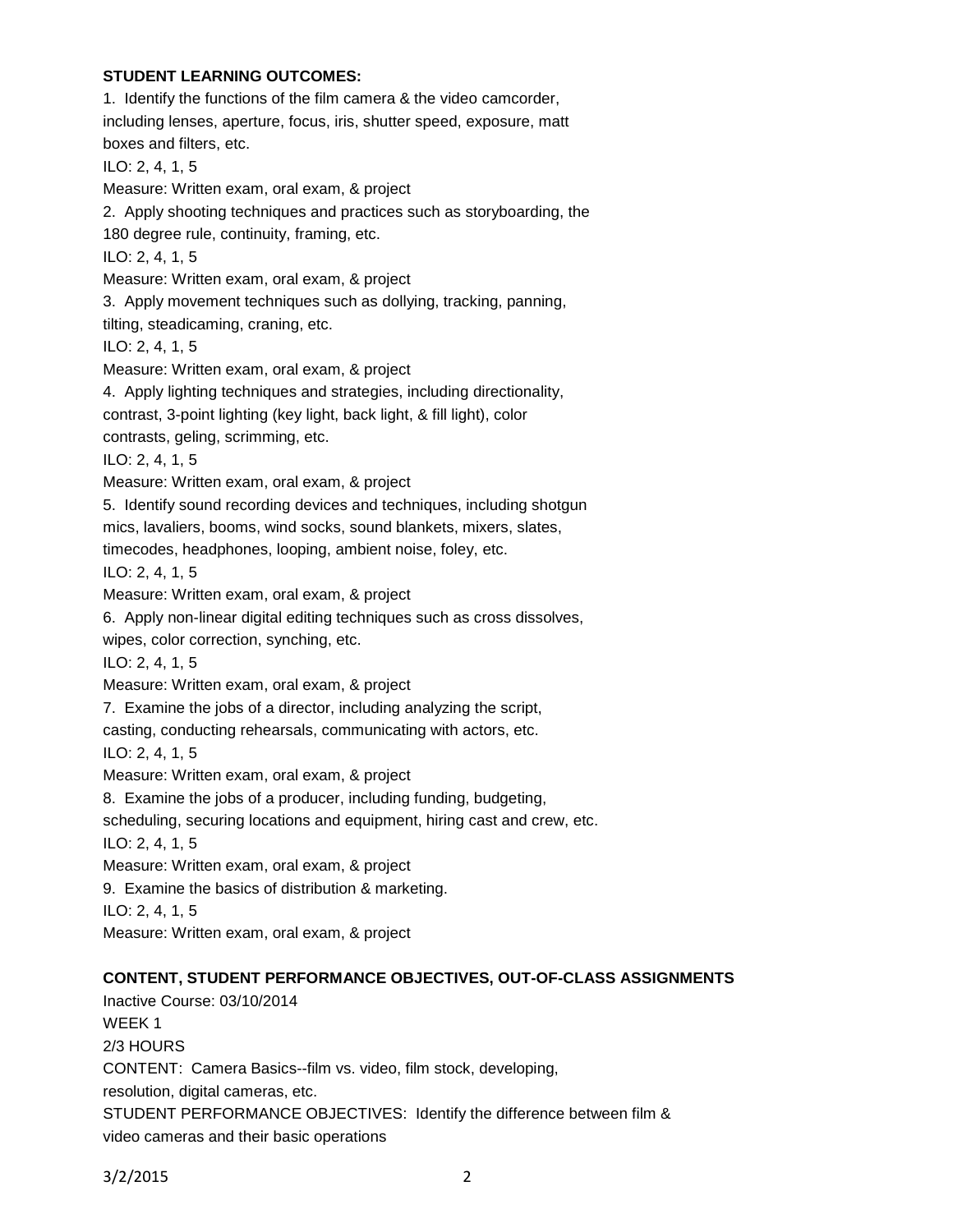HOMEWORK: Read Chapters 2 (The Film Camera) & 6 (The Video Camcorder) WFFK<sub>2</sub> 2/3 HOURS CONTENT: Camera Basics--framing, white balance, focus, zoom, shutter speed, lenses, aperture, focus, iris, exposure, gain, matt boxes and filters, etc. STUDENT PERFORMANCE OBJECTIVES: Apply the camera basics to practical shooting situations HOMEWORK: Read Chapters 3 (The Lens) & 5 (Color and Filters) WEEK 3 2/3 HOURS CONTENT: Camera Movement--panning, tilting, tracking, dollying, craning, steadicam, handheld, etc. STUDENT PERFORMANCE OBJECTIVES: Apply camera movement techniques to actual shooting situations HOMEWORK: Read Chapter 8 (Shooting) WEEK 4 2/3 HOURS CONTENT: Lighting Equipment--light meters, HMIs, bounce cards, Cstands, scrimms, barn doors, gels, ballasts, fluorescent lights, soft lights, umbrellas, cookies, etc. STUDENT PERFORMANCE OBJECTIVES: Identify basic lighting equipment and its use HOMEWORK: Read Chapter 11 (Lighting) WEEK 5 2/3 HOURS CONTENT: Lighting Techniques & Jobs--Cinematographer, Gaffer, Grip, 3 point lighting, key light, back light, fill light, daylight balance, flares, night scenes, contrasts, shadows, color temperature, rain, smoke, fire, etc. STUDENT PERFORMANCE OBJECTIVES: Apply lighting techniques to actual shooting situations HOMEWORK: Do the 7 lighting Schemes WEEK 6 2/3 HOURS CONTENT: Audio Equipment--shotgun mics, wind socks, lavalieres, mixers, XLR cables, boom poles, pistol grips, sound blankets, slates, timecode, headphones, sound rooms, etc. STUDENT PERFORMANCE OBJECTIVES: Identify basic audio equipment and its use HOMEWORK: Read Chapter 9 (Sound Recording Systems) WEEK 7 2/3 HOURS CONTENT: Audio Techniques & Jobs--Mixer, Boom Operator, Foley, booming, mixing, ambient noise, creating silence on the set, ADR / Looping, etc. STUDENT PERFORMANCE OBJECTIVES: Apply audio recording techniques to actual shooting situations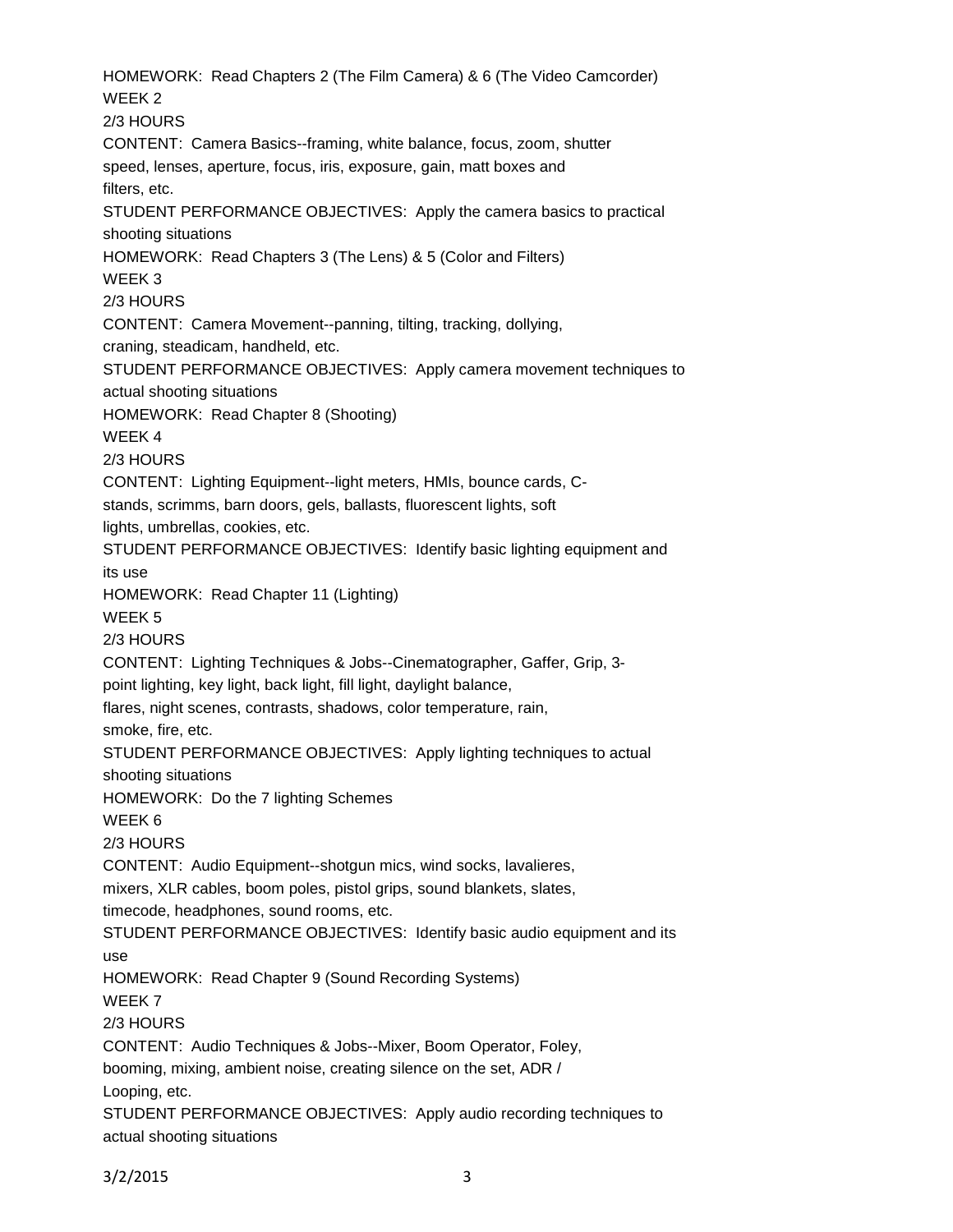HOMEWORK: Read Chapter 10 (Sound Recording Techniques) WEEK 8 2/3 HOURS CONTENT: Prepare for and take midterm WEEK 9 2/3 HOURS CONTENT: Producing--funding, budgeting, etc. STUDENT PERFORMANCE OBJECTIVES: Identify the basic funding and budgeting jobs of a producer HOMEWORK: Read Chapter 18 (Producing the Movie) WEEK 10 2/3 HOURS CONTENT: Producing--scheduling, securing equipment and locations, hiring crew, contracts, etc. STUDENT PERFORMANCE OBJECTIVES: Identify the basic scheduling and hiring jobs of a producer HOMEWORK: Begin production for student project WEEK 11 2/3 HOURS CONTENT: The Screenplay--Spec Script vs. Shooting Script, format, translating words to images, etc. STUDENT PERFORMANCE OBJECTIVES: Identify the format of a screenplay and apply that information into the writing of a scene HOMEWORK: Read sample screenplay & write scene (on Final Draft) WEEK 12 2/3 HOURS CONTENT: Directing--analyzing the script, creating a shot list, storyboarding, etc. STUDENT PERFORMANCE OBJECTIVES: Create shot lists and storyboards HOMEWORK: Read Chapter 6 (Script Analysis) WEEK 13 2/3 HOURS CONTENT: Directing--casting, conducting rehearsals, communicating with actors, etc. STUDENT PERFORMANCE OBJECTIVES: Identify the strategies for casting and rehearsing HOMEWORK: Read Chapters 8 (Casting) & 9 (Rehearsal) in Directing Actors WEEK 14 2/3 HOURS CONTENT: Editing Basics--Non-linear editing, Final Cut Pro, capturing, timeline, etc. STUDENT PERFORMANCE OBJECTIVES: Identify the difference between linear and non-linear editing. Navigate to Final Cut Pro, capture footage, and drop it into the timeline HOMEWORK: Read Chapter 13 (Editing Film) WEEK 15 2/3 HOURS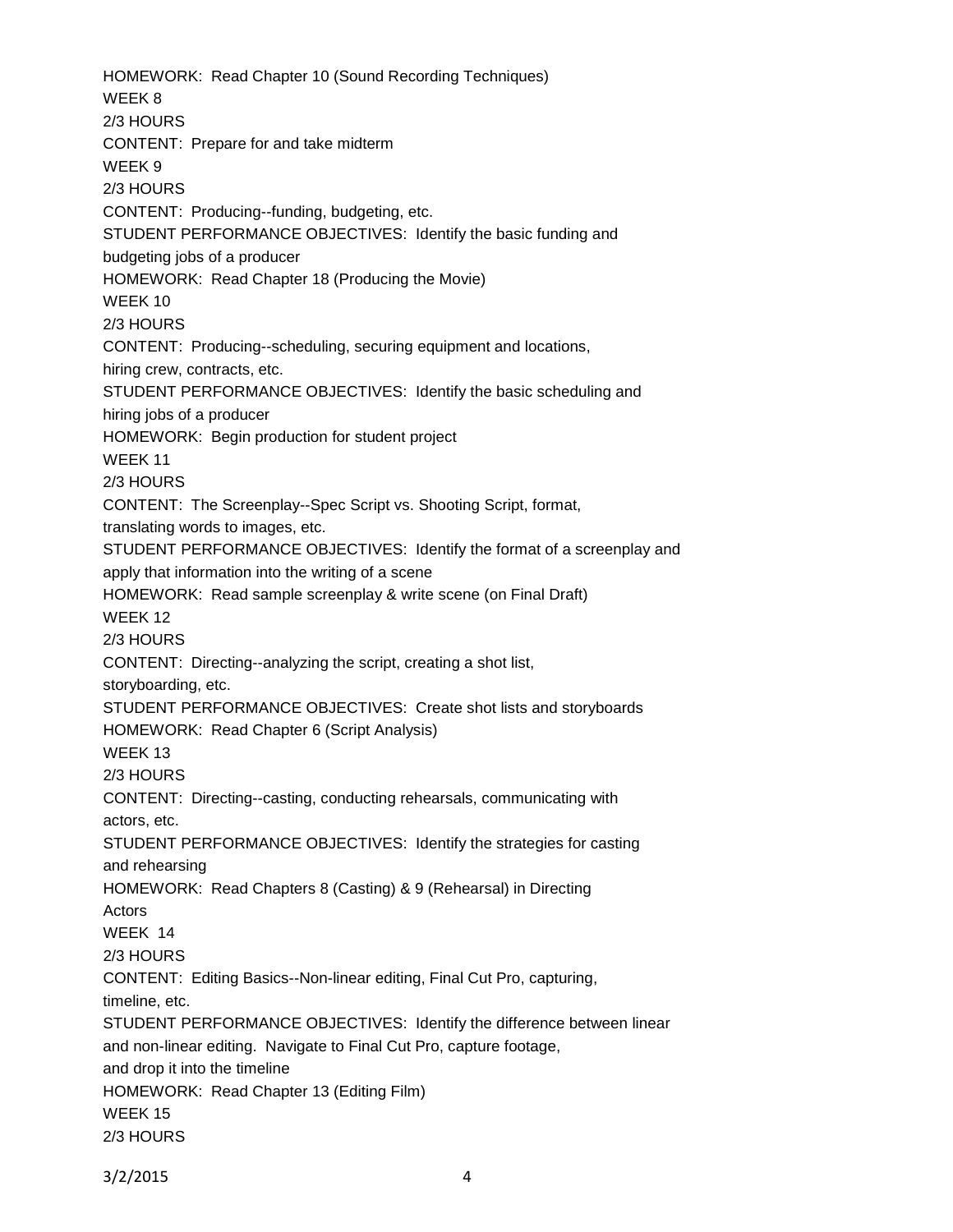CONTENT: Editing--slip & slide trims, ripple edit, rolling edit, cross dissolves, wipes, match cuts, jump cuts, etc. STUDENT PERFORMANCE OBJECTIVES: Identify and apply typical edits and transitions HOMEWORK: Read Chapter 14 (Editing Video) WEEK 16 2/3 HOURS CONTENT: Editing Audio--fades, EQ, levels, synching, ambient noise, music, looping, foley, etc. STUDENT PERFORMANCE OBJECTIVES: Identify and apply audio manipulation on the computer HOMEWORK: Read Chapter 15 (Sound Editing) WEEK 17 2/3 HOURS CONTENT: Distribution and Marketing--DVD authoring, film festivals, distribution companies, etc. STUDENT PERFORMANCE OBJECTIVES: Identify strategies to market and distribute the finished product HOMEWORK: Read Chapter WEEK 18 2 HOURS Final Exam Included in content section.

#### **METHODS OF INSTRUCTION:**

1. Lecture (extensive use of overhead projection and video) 2. Student participation 3. Film/video presentation to supplement lectures. 4. Guest speakers when appropriate and available.

#### **METHODS OF EVALUATION:**

The types of writing assignments required: Written homework Reading reports Lab reports Essay exams The problem-solving assignments required: Field work Lab reports Exams The types of skill demonstrations required: Class performance Field work Performance exams The types of objective examinations used in the course: Multiple choice True/false Matching items Other category: